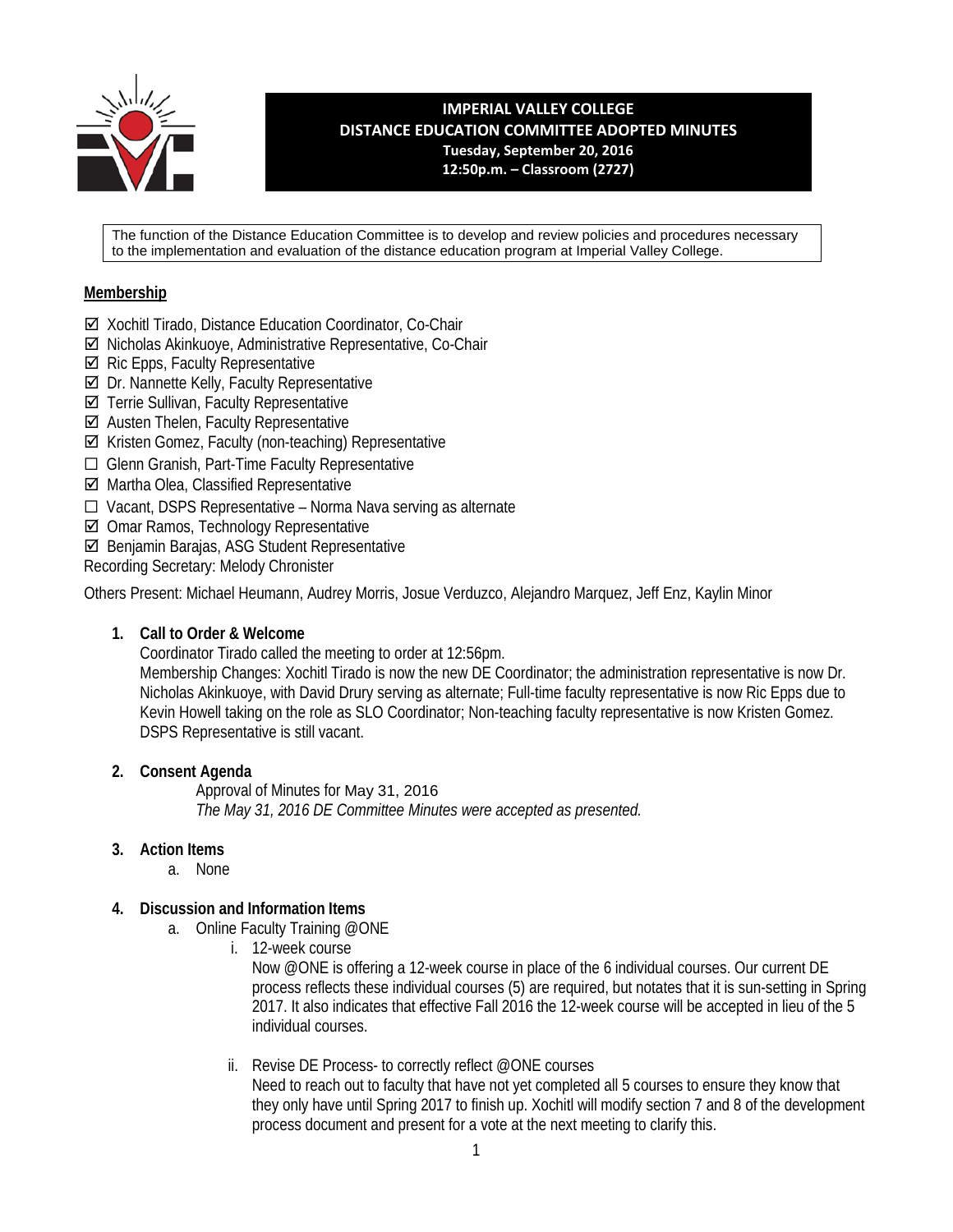Member Epps brought up the concern about these @ONE courses being offered in other formats like Moodle and Blackboard instead of Canvas. Coordinator Tirado will confirm if the new 12-week course will be offered in Canvas exclusively.

- b. Canvas Training –Fall 2016
	- i. @ONE Self-paced course

There is still a self-pace course available for faculty members that are interested. Faculty members just need to request to be registered for it by emailing Coordinator Tirado.

ii. Possible training schedule

Instructure is offering new pre-scheduled, live training courses on Canvas. Reviewed topics being covered in individual training sessions. Sessions are available for Faculty and Administrators. Each session is an hour. They are offered all day; you just pick a time slot / topic.

Given the limited time available to provide in-depth training, these training sessions appear to be the best option. The Cost is \$5,000 for one-year unlimited training for the District for one year (all faculty and staff). Presently looking for a funding source to provide these training opportunities to the campus.

It was suggested to have five on-site trainers attend these trainings once a site license is purchased so that live trainings can be offered on campus. Ric Epps and Terrie Sullivan volunteered to be two of the five trainers. Question was asked if staff persons can also be trained as well, such as IT support, administrators, and student-support personnel. It was acknowledged this falls outside of the scope of the DE Committee.

Question was asked about student training. Coordinator Tirado said she is continuing to look into this. Once we fully transition to Canvas, Canvas provides phone support (24/7 help desk), which will be our primary support.

Verduzco shared that this semester a new program was introduced that helps with study skills habits. As a part of this program, he has 6 students available to help other students on how to use Canvas or Blackboard. They can set up an appointment in the Study Skills Center to meet with one of these tutors.

iii. Training Topics

Covered under agenda item b.ii.

c. Course Shell in Canvas Common

Last semester there were two course shells made available on the Canvas Commons. There are some changes needed to make it better-align with OEI standards. Coordinator Tirado will determine what changes are needed so they can be introduced. It was pointed out that OEI evaluators are very strict about the application of the OEI course design rubric.

d. OL Course Development and Evaluation Update

Faculty should check with the department chairs, as a list was sent out to confirm who is approved to teach specific courses online. Courses not currently in development should go through the selection process as outlined in the course development process.

A question was asked about re-evaluation of courses once they transitioned into Canvas. Coordinator Tirado mentioned that there is language in the contract that indicates the coordinator must approve the payment for conversion. This may be the avenue to allow for this re-evaluation to occur. This issue will be brought back to a future meeting.

e. OEI Update

Going live with next semester with 8 colleges. We are one of those colleges. Reviewed a number of LTI (apps) being rolled out.

- i. OEI Consortium
	- 1. MOU Tabled
-